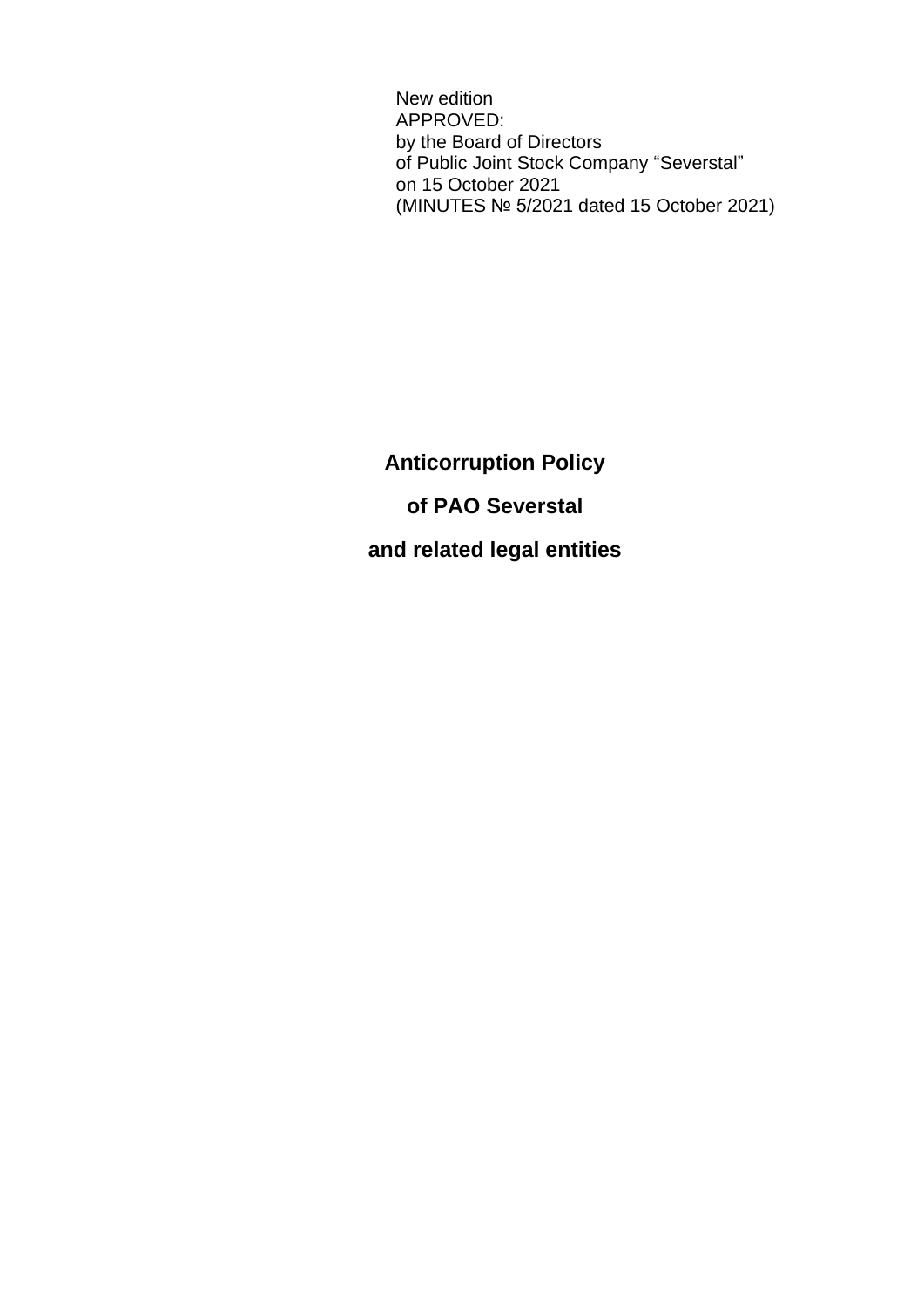#### **Table of Contents**

| Consequences of non-compliance with the Policy and unavoidability of punishment for            |  |
|------------------------------------------------------------------------------------------------|--|
| Transparency of business and the Company's cooperation with law enforcement authorities to     |  |
|                                                                                                |  |
|                                                                                                |  |
|                                                                                                |  |
|                                                                                                |  |
|                                                                                                |  |
|                                                                                                |  |
|                                                                                                |  |
|                                                                                                |  |
|                                                                                                |  |
|                                                                                                |  |
|                                                                                                |  |
|                                                                                                |  |
|                                                                                                |  |
| Appendix 1. Verification procedures required for share acquisition transactions, joint venture |  |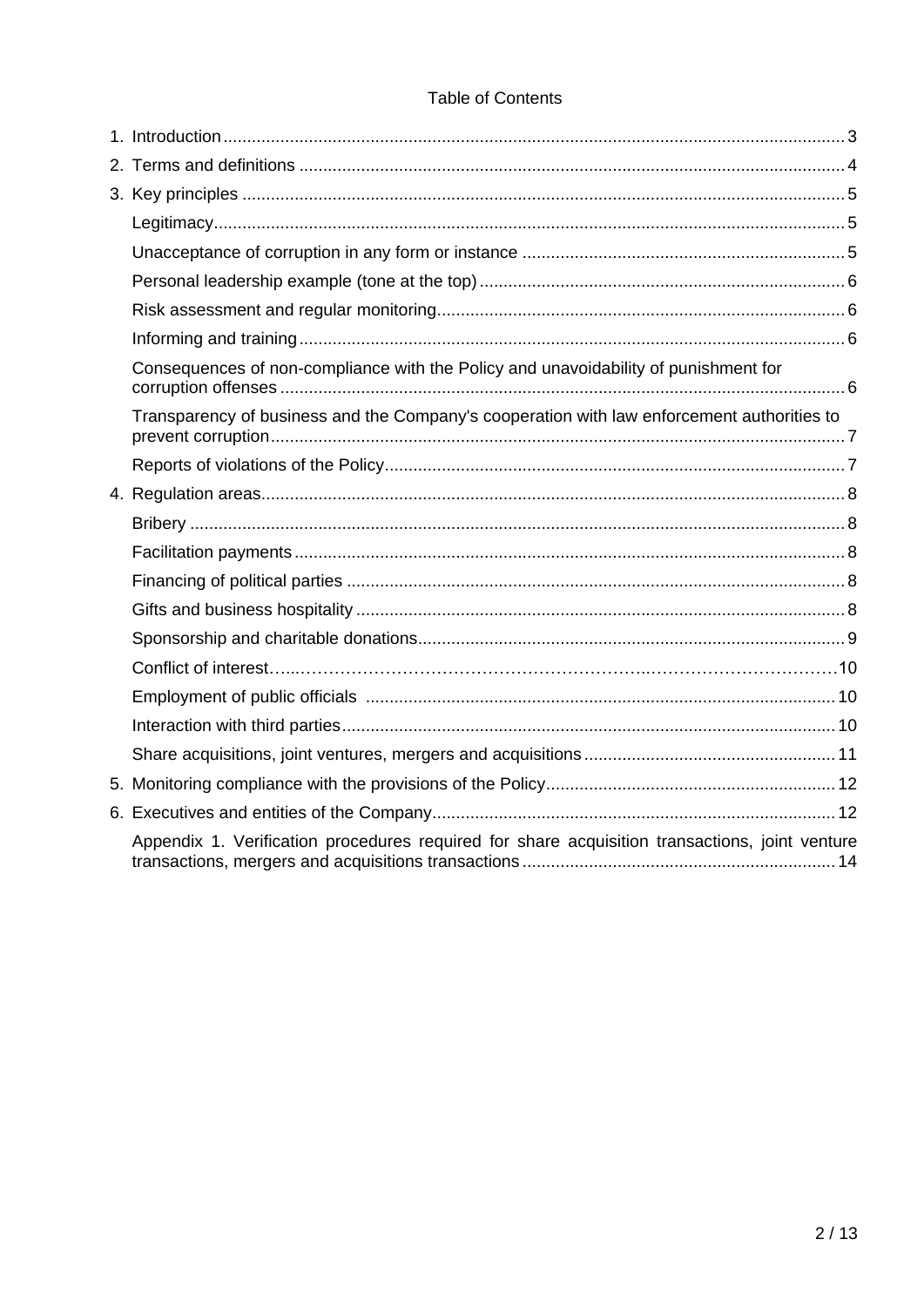## 1.Introduction

PAO Severstal and its related legal entities, the financial accounts of which are used to form the consolidated IFRS financial statements of PAO Severstal (hereinafter collectively referred to as the "Company", individually referred to as the "Entity"), employees of PAO Severstal and members of the Board of Directors of PAO Severstal (hereinafter – the "Board of Directors") are committed to conduct their business in accordance with generally recognised ethical standards and accept no bribery or other forms of corruption.

In 2013, PAO Severstal joined the Anti-Corruption Charter of the Russian Business, confirming the Company's commitment to ethical standards of legitimate, fair and transparent business, improving corporate culture and adherence to the best corporate governance practices.

This Policy is a directly applicable binding document that forms a part of the comprehensive anticorruption program which is implemented by the Company.

The objectives of this Policy are:

- to ensure the compliance of the Company's business with the current anti-corruption legislation:
- to mitigate the risks of corruption and establish an effective mechanism for combating corruption;
- to create among shareholders, investors, contractors, members of the governing bodies, employees of the Company, state authorities and local self-government bodies an anticorruption corporate attitude and a shared understanding of the Company's position regarding non-acceptance of any form of corruption.

This Policy defines the areas of regulation and establishes anti-corruption requirements and principles in the Company, as well as general approaches to the activities of the governing bodies, divisions and employees to prevent and suppress corruption offences in the Company's operations.

In the event that any provision of the Policy contradicts the applicable legislation, only the parts of this Policy that do not contradict the applicable legislation shall apply.

The Company takes all necessary measures to comply with the Russian Federal Anti-Corruption Law, other laws and regulations and international agreements of the Russian Federation, and also aims to comply, as applicable, with the UK Bribery Act, as well as with other anti-corruption laws and regulations applicable in the countries where the Company operates.

In addition to this Policy, other local regulations are developed, approved and implemented in the Company in order to combat corruption and to comply with the applicable laws and best corporate governance practices, including:

- Employee Code of Conduct of the Severstal Group of Companies;
- Code of Business Conduct of the Severstal Group of Companies ;
- Policy on gifts and business hospitality;
- The Company's standard "Anti-Corruption Management System. Anti-Corruption Guidelines".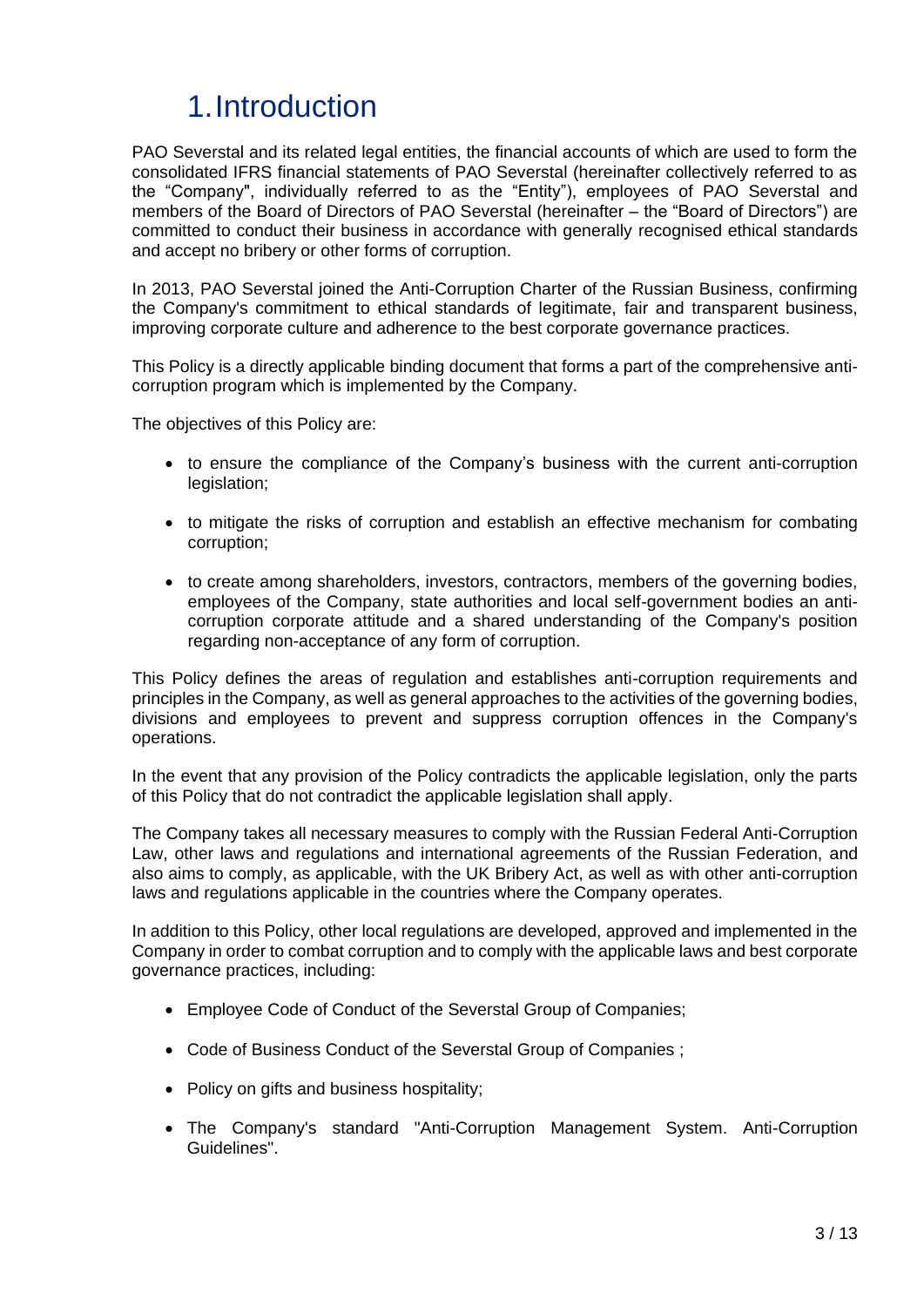## 2.Terms and definitions

**Bribery** is the transfer of money, securities, other property, provision of monetised services, provision of other property rights to a public official in order to benefit, personally or through an intermediary, when such actions contradict the norms of the applicable law. The provisions of this Policy regarding bribery shall also apply to commercial bribery.

**Public official** - for the purpose of this Policy, public official means Russian or foreign state or municipal officials elected or appointed to a legislative, executive, administrative or judicial body; individuals holding or seeking a public or municipal office position and individuals substituting or seeking to substitute a public or municipal office position; any person exercising a public function as a representative of the state, including on behalf of a state or municipal authority, institution or organisation; a person performing organisational or administrative functions in state bodies, state non-budgetary fund bodies, local self-government bodies, in the Armed Forces, other military forces and military formations in the Russian Federation or in a foreign country, as well as in public international organisations; politicians, representatives of political parties, including candidates for political office; deputies and elected officials in state and local government bodies; employees acting in positions in state corporations, public companies, foundations and other organisations established by the Russian Federation on the basis of the federal laws or established to carry out tasks assigned to the federal state bodies, in accordance with the procedure specified by the laws and regulations of the Russian Federation.

**Abuse of position** means the use of position by a person performing management functions in a commercial or other organisation against the legitimate interests of that organisation and for the purpose of deriving benefits and advantages for himself/herself or other individuals or causing harm to other individuals, if such deed has caused substantial harm to the rights and legitimate interests of people or organisations or to the legally protected interests of society or the state.

**Commercial bribery** means illegal transfer of money, securities, other property, illegal provision of monetised services or illegal granting of other property rights to a person who performs management functions in a commercial or other organisation for actions (omissions to act) in the best interests of the bribe giver in connection with the official position held by that person, whether done personally or through an intermediary.

**Conflict of interest** is a situation in which a personal interest (direct or indirect) of an employee of the Company or a member of the Board of Directors affects or may affect the proper, fair and impartial performance of their duties (exercising of their authorities) in the Company.

**Corruption** means abuse of official position, giving or receiving a bribe, abuse of position, commercial bribery or any other illegal use by an individual of his/her official position in order to receive money, valuables, other property or monetised services or other property rights for himself/herself or for third parties, or illegal provision of such benefits to a specified individual by other individuals.

**Personal interest** is the opportunity to receive income, any benefits or advantages directly by an employee or by a member of the Board of Directors, or by his or her related persons.

**Facilitation payments** are payments and fees to any Russian or foreign officials, public authorities or legal entities to expedite or simplify compulsory procedures or actions.

**Gifts** mean any gratuitous or partially gratuitous provision of tangibles or intangibles, including money, securities and other property, benefits and monetised services (works), tickets to cultural and entertainment events, payment for recreation, transport expenses, discounts/discount cards, gift cards received or given in connection with employment in the Company.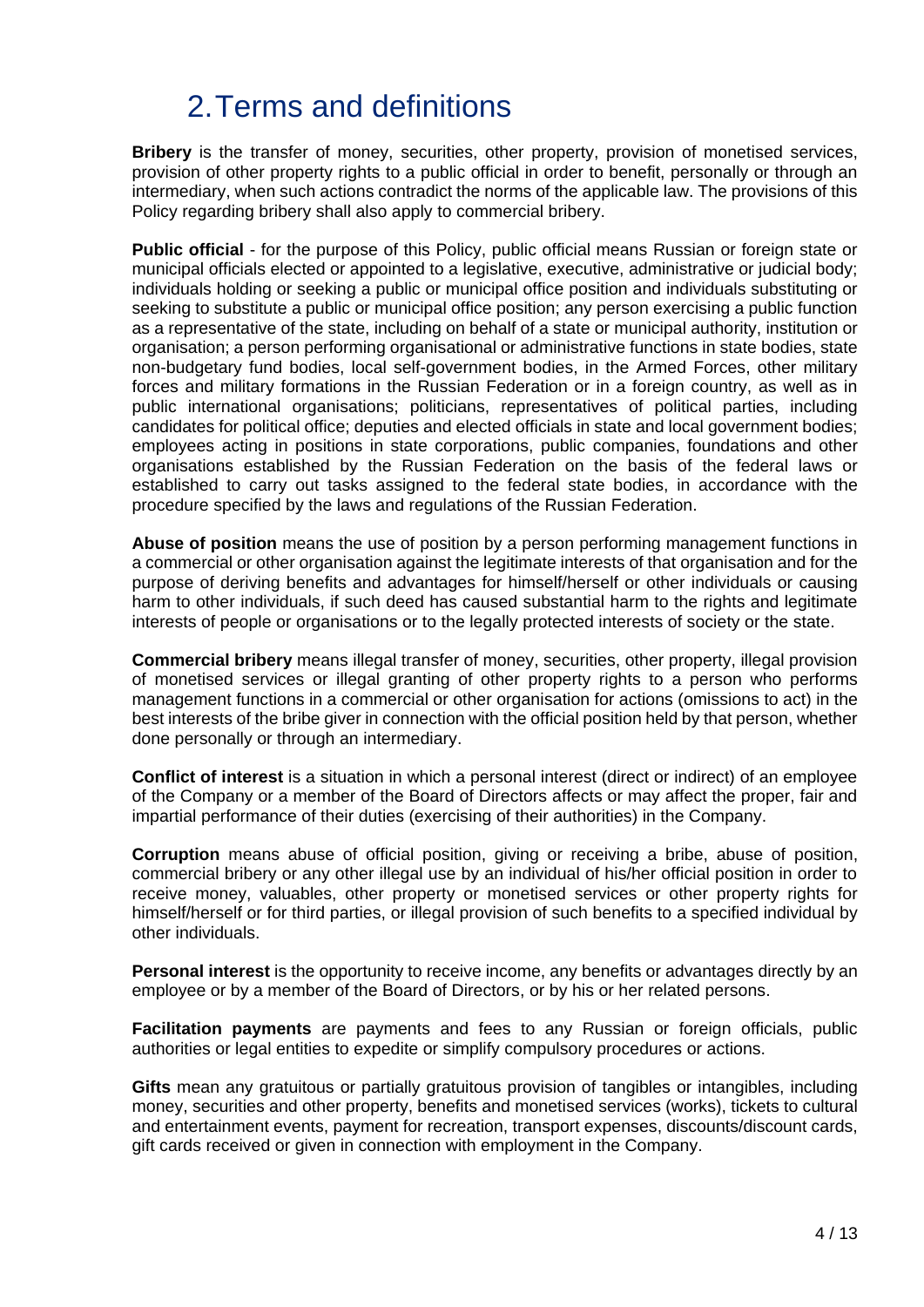**Acceptance of a bribe** means that a public official personally or through an intermediary receives a bribe in the form of money, securities, other property or in the form of illegally provided monetised services or other property rights for actions (omissions to act) for the benefit of the bribe giver or individuals represented by the bribe giver, if such actions (omissions to act) are within the official authorities of the public official or if the public official due to his/her position can facilitate such actions (omissions to act), as well as for general aiding and connivance in the course of duty.

**Promotional gifts** include any souvenirs up to 20,000 roubles which are purchased to promote the Company's brand as part of advertising, marketing or other special public events, including exhibitions, industry conventions and corporate celebrations.

# 3. Key principles

The Company adheres to the following key anti-corruption principles:

### **Legitimacy**

The Company's anti-corruption measures and local anti-corruption regulations comply with the applicable laws.

### **Non-acceptance of corruption in any form or instance**

The Company openly declares its rejection of bribery and any other forms of corruption and requires that its employees, members of the governing bodies, contractors comply with the key principles and requirements of this Policy.

### **Personal leadership example (tone at the top)**

The Company's management, regardless of level, including members of the governing bodies, pays special attention to the necessity of strict compliance with this Policy, performing professional and/or corporate duties in a fair and reasonable manner in accordance with the applicable law, best corporate governance practices and high professional and ethical standards. The Company's management sets an example by fostering a corporate culture of rejection of all forms and instances of corruption and provides overall management of the Company's internal anti-corruption system.

#### **Risk assessment and regular monitoring**

Corruption risk assessments are carried out annually by the Risk Management and Internal Control Department on the basis of this Policy and the Corruption Risk Assessment Procedure which is applied by the Company.

The Company regularly monitors effectiveness of the implemented anti-corruption standards and procedures, as well as follows up implementation of the above standards and procedures, and conducts activities to identify and assess corruption risks.

### **Informing and training**

All new employees of the Company must be informed of the requirements of this Policy as soon as possible, but no later than 30 days after they join the Company.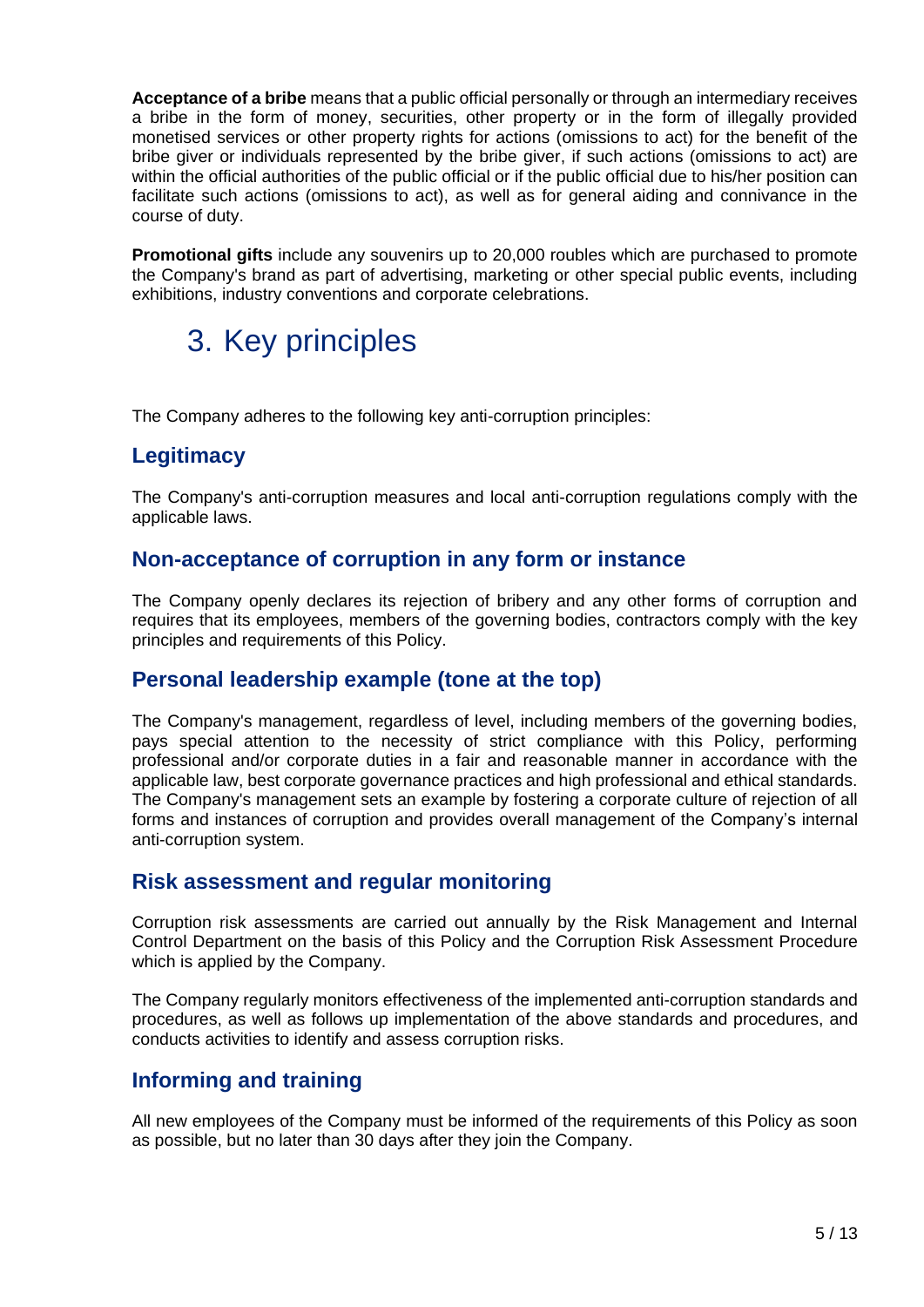The Company's employees must regularly receive anti-corruption training. The training frequency and/or program is determined depending on the employee's job duties and set out in the Company's internal regulations.

### **Consequences of non-compliance with the Policy and unavoidability of punishment for corruption offences**

Non-compliance with the requirements of this Policy may have the following consequences:

#### **For the Company:**

- considerable impairment of the Company's business reputation, including a negative attitude on the part of regulatory authorities and mass media;
- inability to enforce contracts concluded as a result of illegal actions;
- application of criminal, civil or administrative penalties in accordance with legislation applicable in the countries where the Company operates.

#### **For the Company's employees:**

- disciplinary actions;
- application of criminal, civil or administrative penalties in accordance with the legislation applicable in the countries where the Company operates.

The Company's employees are aware of the consequences of non-compliance with this Policy, as well as the inevitability of punishment for employees if they commit corruption offences, regardless of their position, years of service or other conditions.

### **Transparency of business and the Company's cooperation with law enforcement authorities to prevent corruption**

The Company informs its shareholders, investors, employees, contractors, as well as state and local authorities about the anti-corruption business standards adopted by the Company, in particular, by publishing this Policy and the relevant sections hereof in the Annual Report and in the Sustainability Report and in the Audit and Assurance Policy issued by the Company's Audit Committee all of which are available on the Company's website severstal.com, and by providing necessary information upon request.

The Company cooperates with law enforcement authorities to prevent, suppress and investigate corruption offences.

### **Reports of violations of the Policy**

Reports and complaints regarding breaches of this Policy may be sent to the Company via the communication channels which are provided by the Company and which ensure confidentiality:

- via the Company's hotline:
	- $-$  confidential phone line: 8 800 700 72 77
	- WhatsApp: +7 921 700 72 77
	- e-mail: [vopros@severstal.com](mailto:vopros@severstal.com)
	- corporate portal, section "Ask a question"
	- SMS 1223 (the message must begin with the word "question")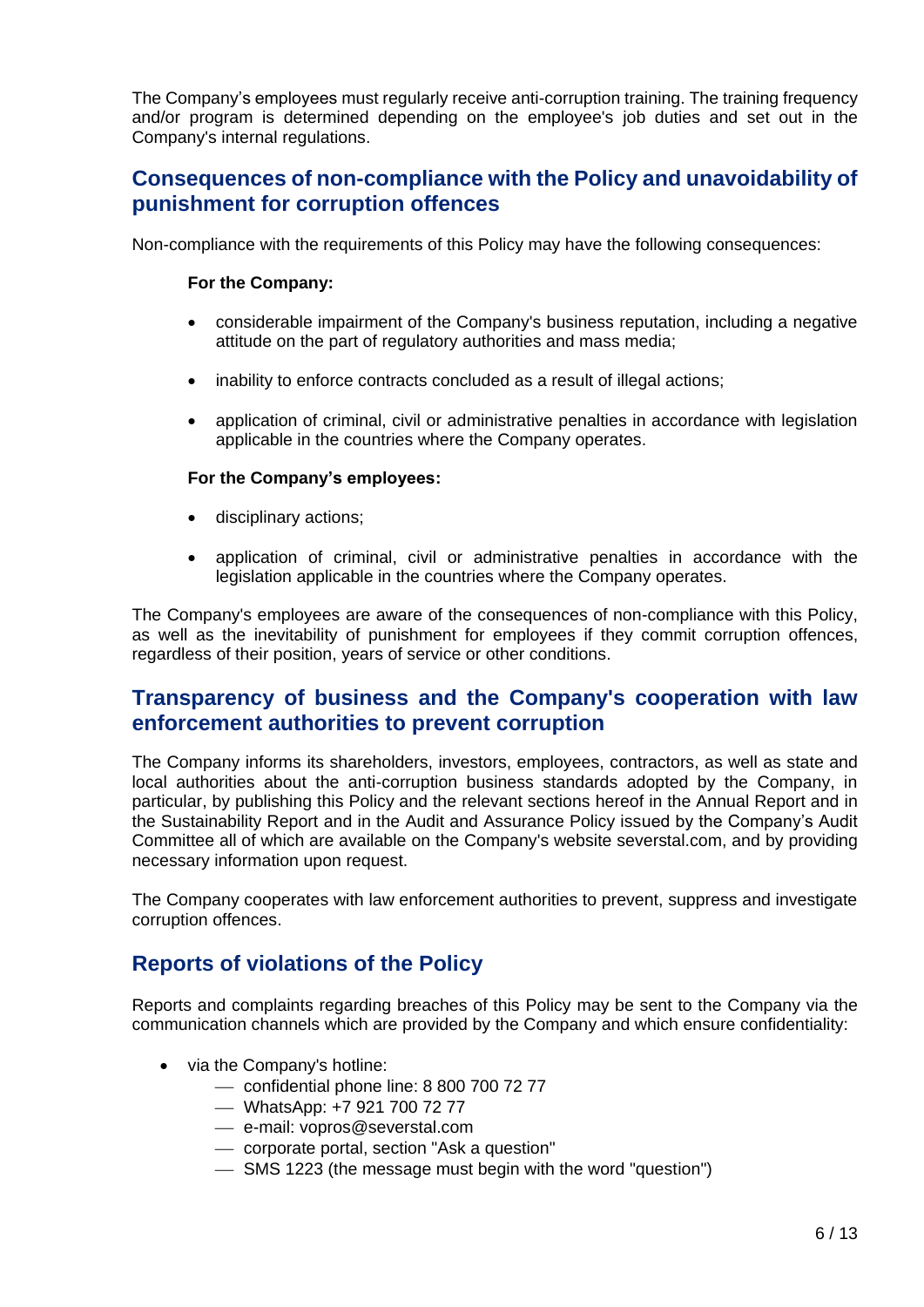- to the Company's Ethics Committee:
	- e-mail: komitet@severstal.com,
	- postal address for sending complaints: 127299, Moscow, ul. Klary Tsetkin, 2, PAO Severstal, to the Ethics Committee
- to the Company's Business Security Service:
	- e-mail: security@severstal.com

The Company ensures that all reports and complaints of violations of this Policy are investigated in an independent and comprehensive manner.

The Company neither applies nor encourages any form of pressure, harassment, influence (including through disciplinary action) and prohibits its employees from applying any form of pressure, harassment, influence (including through disciplinary action) in relation to the Company's employees and other individuals who in good faith have reported that a violation of this Policy has occurred, assisted in investigations, refused to participate in activities contradicting the principles or requirements of this Policy.

### 4.Regulation areas

### **Bribery**

Members of the Board of Directors, employees of the Company and any legal entity or person acting on behalf and/or in the interests of the Company are strictly prohibited to demand, receive, offer, promise, give or act as an intermediary in giving or receiving a bribe or to take any other action/inaction that directly or indirectly relates to, or may be associated with, or regarded as taking or giving a bribe. Offering and accepting bribes is prohibited by law. A member of the Board of Directors or an employee of the Company must refuse an offer to accept or pay a bribe if he or she receives such offer. An employee shall promptly report to his or her supervisor and to the Business Security Service all such instances and any facts that such employee may be aware of regarding the acceptance or payment of a bribe by the other Board members or Company employees. His or her supervisor shall in turn report the incident to the Ethics Committee as soon as possible.

If a member of the Board of Directors or an employee of the Company is threatened, extorted or coerced into giving or receiving a bribe, or into being an intermediary in the offering or accepting of a bribe, such employee shall report this incident to his or her supervisor and to the Business Security Service without delay. His or her supervisor shall in turn report the incident to the Ethics Committee as soon as possible.

If following the consideration of the incident by the Ethics Committee it is established that the incident may be qualified as bribery or another form of corruption, the Ethics Committee shall notify thereof the Head of the Internal Audit Department, and the latter shall in turn report the issue to the Board of Directors through the Audit Committee of the Board of Directors.

### **Facilitation payments**

Facilitation payments that are not permitted by the applicable law and that are offered to expedite or simplify the execution of a routine procedure (action) to which the Company is legally, contractually or otherwise entitled (for example, granting of permits) are prohibited.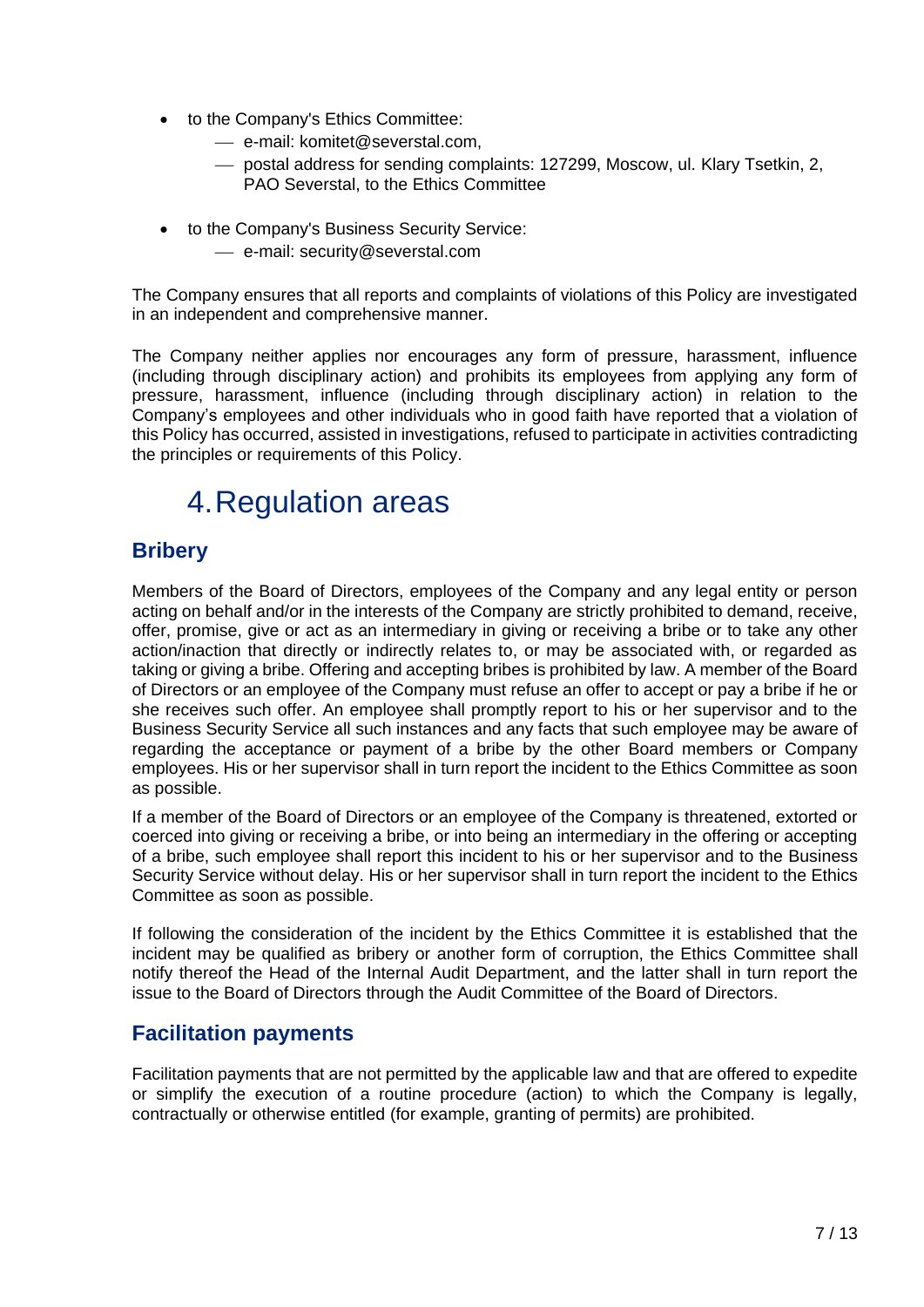### **Financing of political parties**

Any monetary or other form of funding of a political party or financial support of a candidate for political office on behalf of the Company is not permitted.

### **Gifts and business hospitality**

Gifts and business hospitality are useful in establishing and developing trusting relationships, which are essential for effective communication with business partners. The Company encourages an atmosphere of honesty and transparency regarding gifts and business hospitality expenses.

However, the Company considers this area to be vulnerable in terms of risks of involvement in corrupt practices.

Giving and receiving business gifts and business hospitality items on behalf and/or for the benefit of the Company and its employees, organising business events and participating in them, are possible if they:

- are not prohibited by law and comply with this Policy and other Company regulations;
- are intended solely for business purposes;
- do not imply any reciprocal obligations on the part of the recipient, are not considered to be a reward (including a hidden one) for the services rendered or any activities of the recipient, and are not intended to exert inappropriate influence on the recipient;
- do not influence the objectivity of business judgements and decisions;
- comply with the requirements prescribed by the Company's and the contractor's/business partner's internal regulations;
- do not create a reputation risk or other risk to the Company, employees or others;
- are reasonable, relevant and appropriate to a specific occasion/event.

Giving and receiving gifts in the form of money, cash and non-cash, in any currency, securities, digital financial assets, digital currencies is prohibited.

Gifts may not be given to officials, except for customary gifts, the value of which does not exceed the amount stipulated by the laws of the Russian Federation or the country of the Company's presence.

The Company's employees are encouraged to give promotional gifts approved by the Corporate Social Responsibility and Brand Department.

If a Company employee has any doubts about the appropriateness or ethicality of his or her actions, he or she shall inform thereof and consult his or her supervisor.

Requirements regarding gifts and business hospitality expenses are set out in the Gifts and Business Hospitality Policy and other internal regulations of the Company.

#### **Sponsorship and charitable donations**

The Company is committed to a strategy of sustainable development involving the stable growth of the economic, social, environmental and other performance indicators. As part of this strategy, the Company provides sponsorship and charitable support to various organisations and institutions.

When implementing sponsorship and charitable programmes, the Company and its employees should take all reasonable steps to provide reasonable assurance that the provided support will not be used for corrupt purposes (including benefiting the Company's business in an unlawful way).

All organisations, sole proprietors and individuals, public authorities and local bodies, as well as other entities to which the Company plans to provide sponsorship or charitable support, must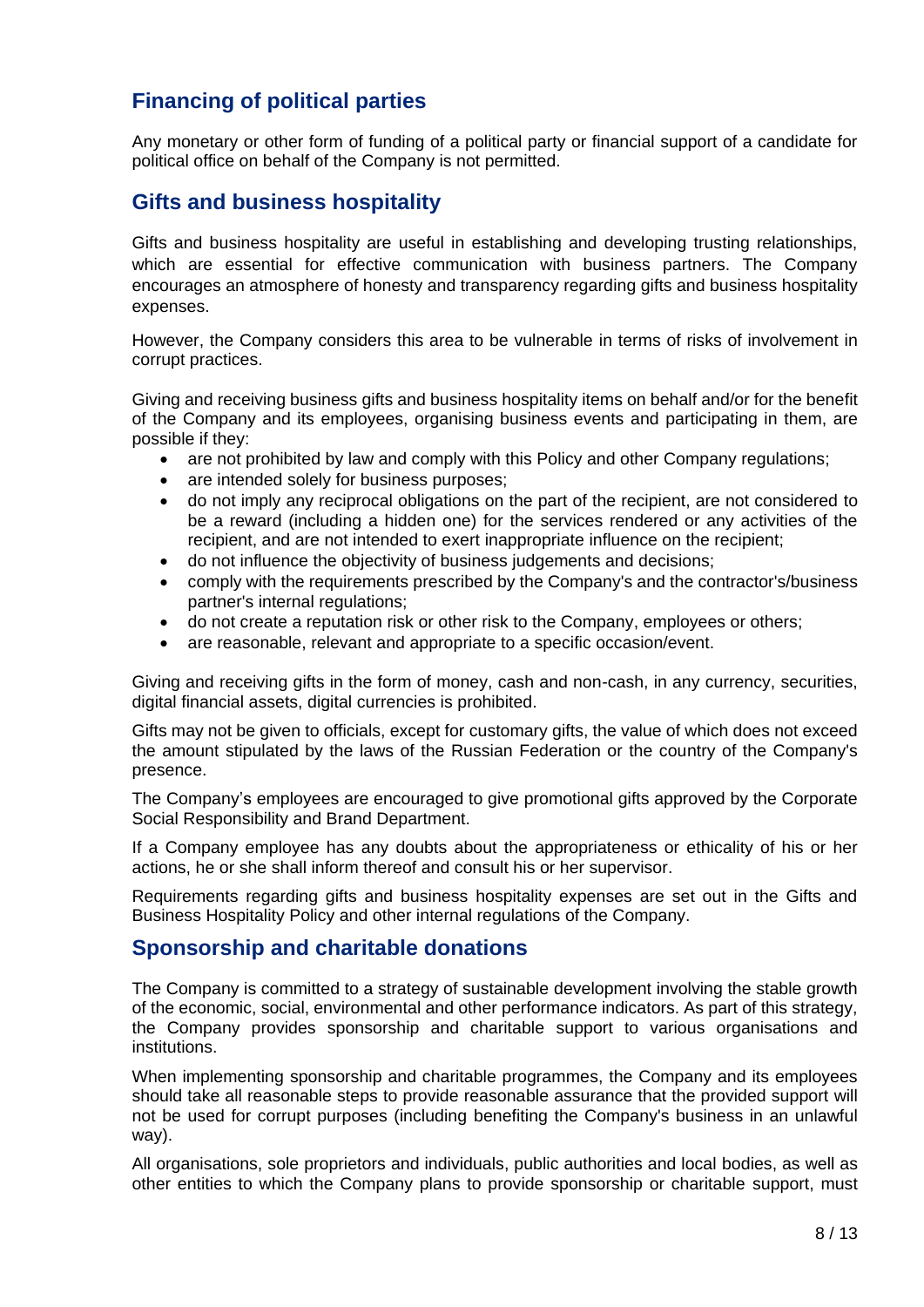undergo an assessment procedure. Relations with the stated individuals shall be formalised in accordance with the legal requirements and corporate standards for counterpart relationship management.

Information on all of the Company's sponsorship and charitable programmes should be reflected in the application software "Gift, Sponsorship and Charity Programs Recording".

### **Conflict of interest**

The Company recognises and respects the right of its employees and members of the Board of Directors to privacy, creativity freedom and the freedom to use their abilities for entrepreneurial and other economic activities that are not prohibited by law in their free time.

However, the Company cannot afford to have a situation when personal interest (direct or indirect) of an employee or a member of the Board of Directors influences or might influence proper, fair and impartial performance of his/her duties (exercise of his/her authorities).

Employees and members of the Board of Directors are obliged to:

- avoid (as far as possible) situations and circumstances that may cause a conflict of interest;
- make decisions within the scope of their job duties (authorities) based solely on the legitimate interests of the Company;
- disclose information vested interest, that potentially may cause a conflict of interest. about a conflict of interest or the possibility of a conflict of interest as soon as he/she becomes aware of it in accordance with the internal regulations of the Company.

Conflicts of interest shall be resolved in accordance with the procedure specified by the Company's internal regulations.

### **Employment of public officials**

The Company may employ former and(or) current public officials<sup>1</sup> or engage them to perform works/services under civil law contracts, unless prohibited by law. However, in doing so, the Company shall carry out an assessment procedure to confirm that there is no conflict of interest and to mitigate the risks of corruption and any other abuse of position.

If the assessment identifies a potential conflict of interest, this information should be reported to the line manager of the individual to be hired or of the current employee, or to the Ethics Committee. The line manager shall report this information to the Ethics Committee as soon as possible.

#### **Interaction with third parties**

For the purposes of this Policy, "third parties" means legal entities or individuals and sole proprietors who:

- provide services to, or act on behalf or for the benefit of the Company;
- are not a part of the Company and are not employees of the Entities.

Third parties are, among others, consultants, intermediaries and distributors.

The basic principles of working with third parties are set out in the Code of Business Conduct of the Severstal Group of Companies. In accordance with this Code, the Company expects its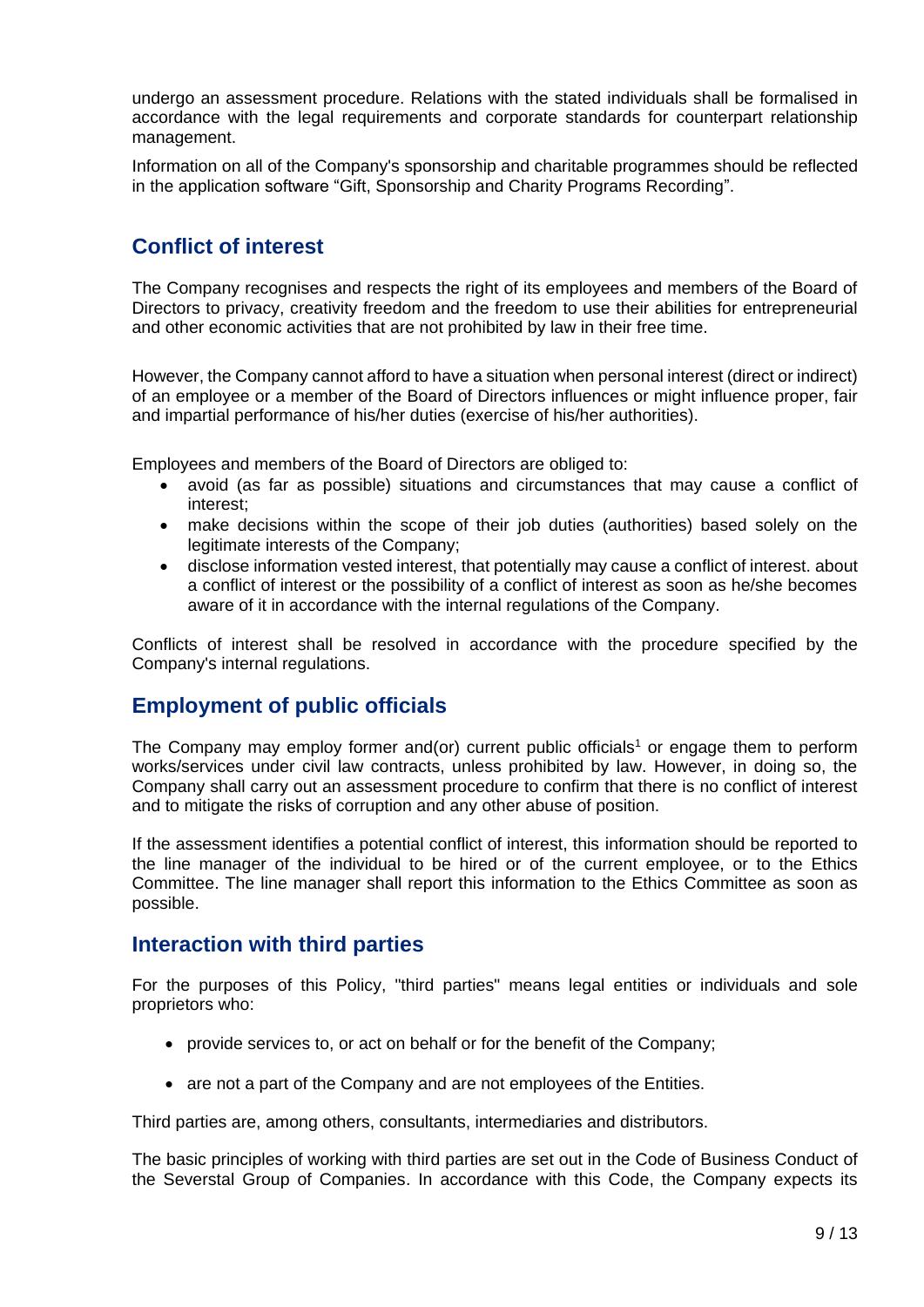partners to prevent incidents of corruption both on their part and on the part of the Company's employees.

In order to minimise risks of corruption, third parties that the Company does or plans to do business with must undergo an assessment procedure. The assessment procedure includes a check to identify "higher risk factors". Such check may be carried out in various ways, including reviewing publicly available information and materials, requesting and obtaining a document from the third party confirming or refuting the relevant facts, and in other ways that are not contrary to the applicable law.

In some cases, at the discretion of the Head of Service/ Responsible Functional Director after consultation with the Legal Department and Business Security Service, it is permitted to use an anti-corruption clause in a contract with a third party instead of conducting assessment procedures.

If "higher risk factors" have been identified, the functional director of the Entity who initiated the third party check shall take a decision regarding the possibility of doing business with such third party after consultation with the Business Security Service.

The standard forms of contracts used by the Entity shall include provisions stating the parties' obligations regarding corruption prevention ("anti-corruption clause"). The Entity, if offered to sign a third-party's contract form, shall make every effort to include an anti-corruption clause in such contract form.

Exclusion of an anti-corruption clause from the contract shall be approved by the Head of Service/ Responsible Functional Director in each case after consultation with the Legal Department. It is also required to report about the exclusion of an anti-corruption clause from the contract to the Business Security Service if there is a corruption risk associated with the relevant contract or third party.

### **Share acquisitions, joint ventures, mergers and acquisitions**

Transactions involving acquisition of shares, setting up of joint ventures, mergers and acquisitions may involve corruption risks. In order to mitigate such risks, appropriate assessment procedures shall be performed for such transactions. The assessment procedures to be performed depending on the specifics of a transaction are set out in Appendix 1.

<sup>1</sup> Definition of the term "Public official" is given in Section 2 "Terms and definitions".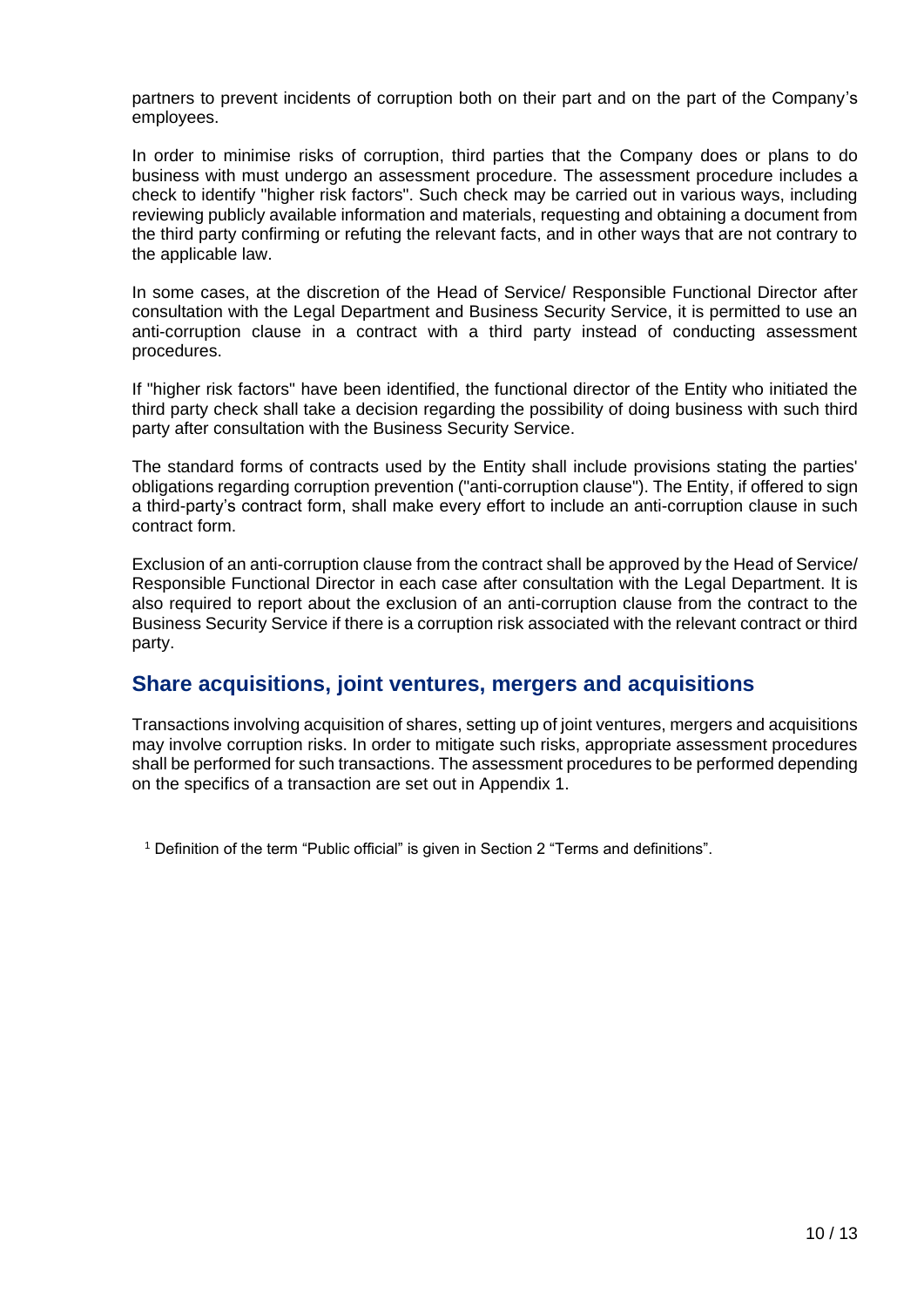### 5.Monitoring compliance with the provisions of the Policy

Each Entity shall adopt appropriate control procedures to mitigate risks of corruption. In addition, the department conducting such control procedures shall ensure that evidence of the control procedures, including the results of the performed third party assessments, gift registers and evidence of approval of gifts, is properly stored for a minimum of five years. The storage procedure and responsible department shall be determined by the internal regulations of the Entities.

The Entity shall ensure that all transactions subject to the provisions of this Policy are recorded correctly in the business accounting records, tax and management accounting records.

The Entity shall have in place a system of financial control over payments and other financial transactions that may have a potentially corrupt nature.

In carrying out internal audits, the Internal Audit Department, the Risk Management and Internal Control Department shall monitor compliance with the requirements of this Policy. The results of such monitoring shall be reported to the Board of Directors on a regular basis, but no less than once a year.

Employees of the Company shall report any instances of bribery and other forms of corruption known to them, as well as other violations of this Policy, to their line manager or to the Ethics Committee. If there is any doubt as to whether a particular case constitutes a violation of this Policy or other anti-corruption regulations, a Company employee should consult with his/her line manager.

If following the consideration of the incident by the Ethics Committee it is established that the incident may be qualified as bribery or another form of corruption, the Ethics Committee shall notify thereof the Head of the Internal Audit Department, and the latter shall in turn report the issue to the Board of Directors through the Audit Committee at the Board of Directors.

### 6.Executives and entities of the Company

The Board of Directors of the Company is responsible for the implementation of this Policy and the overall monitoring of compliance with its requirements.

The Head of each Entity shall be responsible for informing the Entity's employees of the provisions of this Policy in a timely manner.

The Risk Management and Internal Control Department shall be responsible for the organisation and operation of the Company's anti-corruption system, including:

- coordination of actions between the departments involved in the functioning of the anticorruption management system;
- overseeing the development and implementation by the Entity of the Anti-Bribery Management System procedures;
- providing regular training and advice to management and employees on the organisation and operation of the Anti-Bribery Management System;
- ensuring compliance of the Anti-Bribery Management System with the requirements of ISO 37001 "Anti-Bribery Management Systems";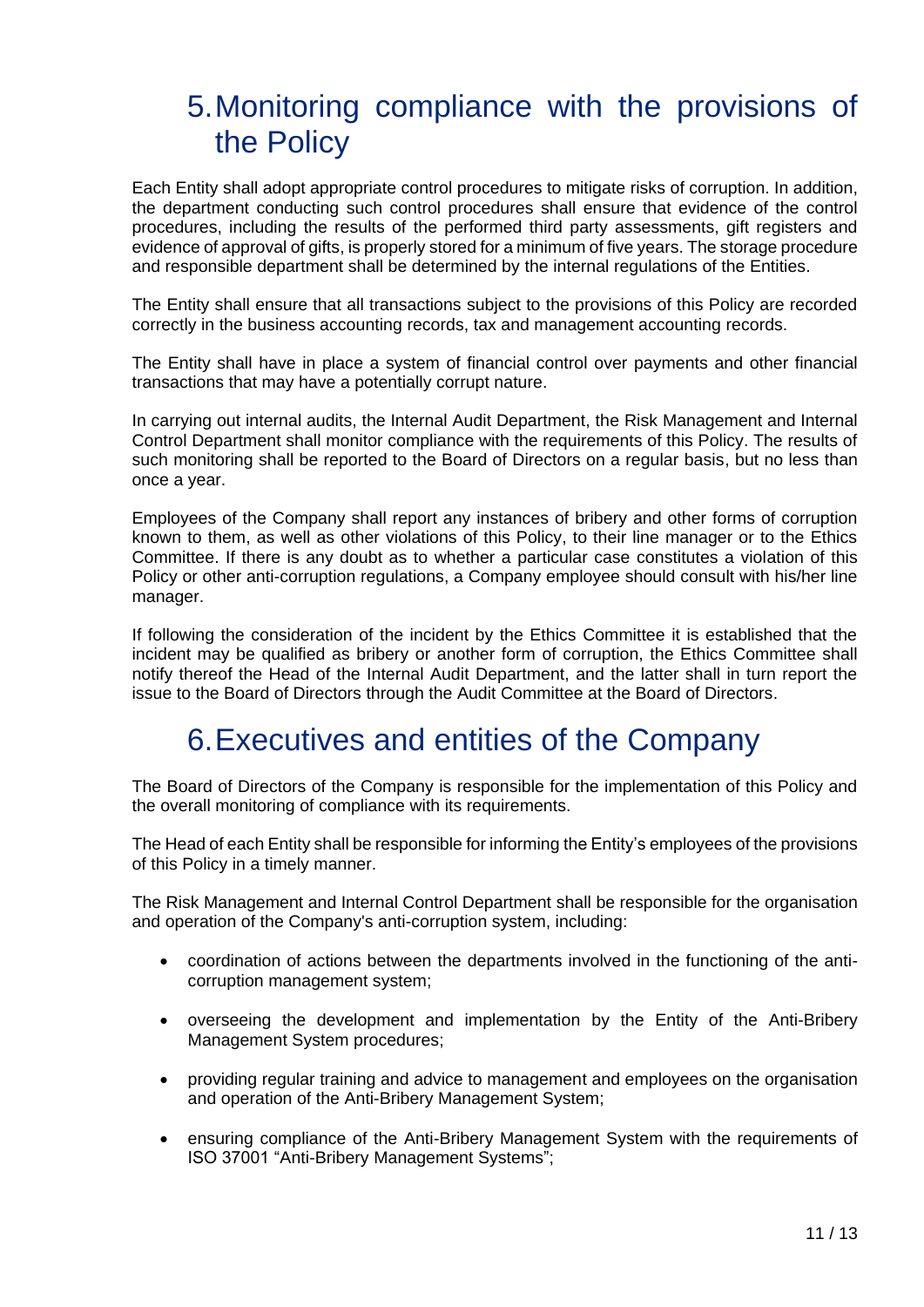preparing reports on the performance of the Anti-Bribery Management System to the Board of Directors and senior management of the Company.